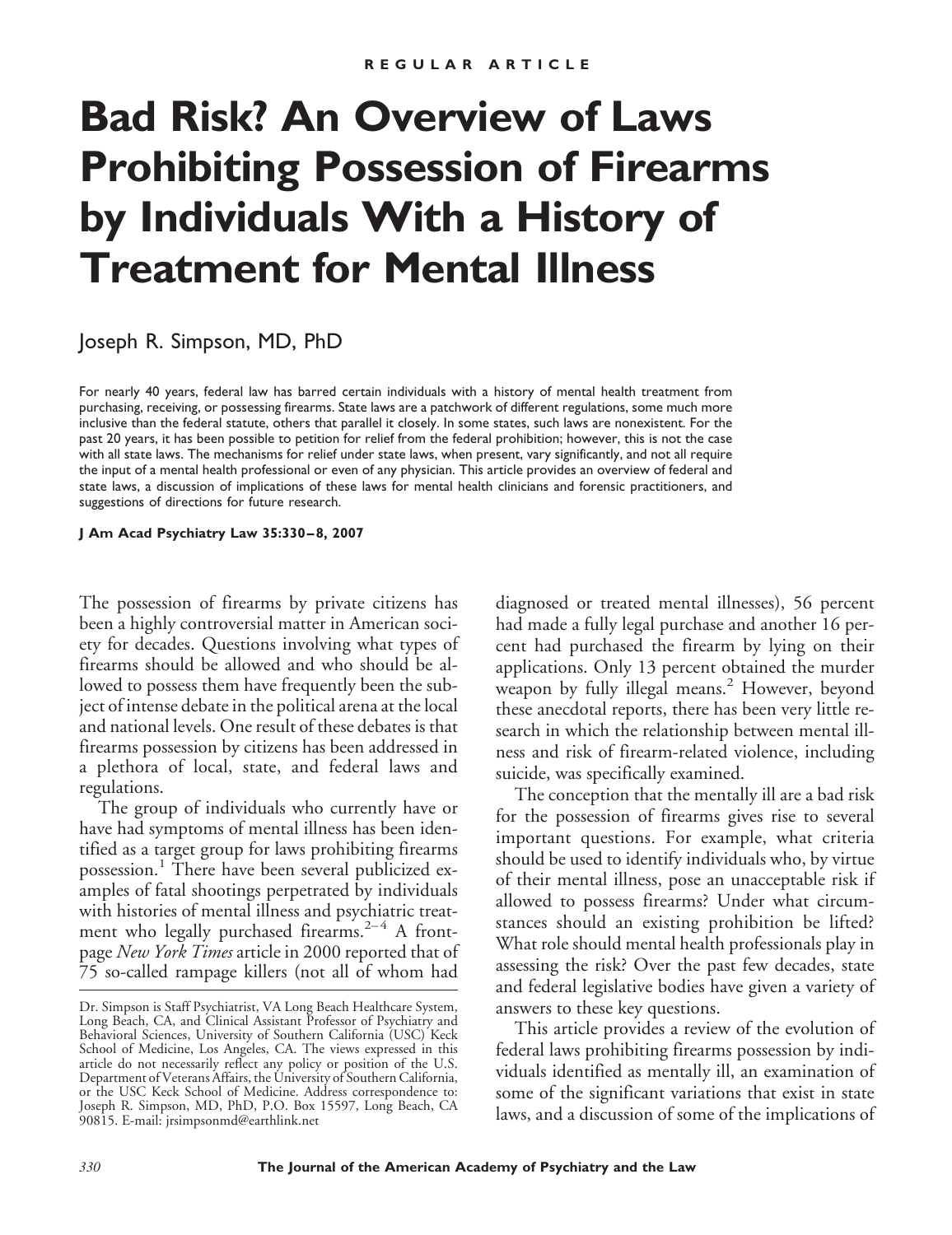firearms possession laws for mental health professionals.

Because substance abuse diagnoses are generally dealt with separately in state and federal firearms laws, the discussion in this article will be limited to prohibitions targeting mental illness (however defined), and not those that address alcohol dependence, drug use, or drug dependency.

# **Federal Firearms Laws**

The first federal statute to prohibit firearms possession by the mentally ill was the Omnibus Crime Control and Safe Streets Act (Omnibus Act), passed in June 1968.<sup>5</sup> This law prohibited five categories of individuals from receiving, possessing, or transporting firearms that had been shipped in interstate or foreign commerce. One of the prohibited categories was individuals "adjudged by a court. . .of being mentally incompetent."<sup>5</sup>

Later in 1968, Congress passed the Gun Control Act of  $1968$ , which made it a crime for federally licensed firearms dealers to transfer firearms to a person who had been "adjudicated as a mental defective or has been committed to any mental institution," and also prohibited such individuals from receiving any firearm shipped or transported in interstate or foreign commerce. Together, these two 1968 statutes established legal concepts that have been retained by subsequent federal legislation dealing with firearms and the mentally ill. The language of the Gun Control Act, "adjudicated as a mental defective or has been committed to any mental institution," is still present in the U.S.  $Code<sup>7</sup>$  and has been imported into the statutes of several states as well.

In contrast to provisions for other prohibited categories such as felons, the 1968 laws made no provision for an individual who is prohibited from owning a firearm based on a history of mental illness to regain the privilege. The discrepancy was eliminated by a section of the Firearm Owner's Protection Act (FOPA) of  $1986$ ,<sup>8</sup> which granted the same right to petition for relief that had been afforded convicted felons. The FOPA also consolidated the previously separate sections of the U.S. Code created by the two 1968 laws, eliminating the "adjudicated mentally incompetent" language of the Omnibus  $Act<sup>5</sup>$  in favor of the "adjudicated as a mental defective" terminology of the Gun Control Act.<sup>6</sup>

The most recent federal legislation containing provisions concerning firearms and the mentally ill was the Brady Handgun Violence Prevention Act of 1993 (Brady Act).<sup>9</sup> The Brady Act established a nationwide waiting period before the purchase of a handgun and created a national background check system that must be accessed by firearms dealers before the transfer of any firearm. The implementation of this system established a computer database, the National Instant Criminal Background Check System (NICS) Index, to which states and other government agencies can submit information on a voluntary basis regarding individuals who should be denied firearms for noncriminal reasons, including adjudication as mentally ill or commitment to a mental institution.<sup>10,11</sup>

# **Case Law Interpretation of Federal Firearms Laws**

Federal laws prohibiting certain categories of mentally ill individuals from possessing firearms have been interpreted in several federal court decisions. In *Redford v. U.S. Dept. of Treasury, Bur. of Alcohol, Tobacco and Firearms,*<sup>12</sup> a man who had a history of commitment to a state hospital after being found not guilty by reason of insanity challenged the seizure of his firearms on the grounds that the federal law was unconstitutionally vague because it did not define the term "mentally incompetent." The Tenth Circuit Court of Appeals upheld the seizure, holding that "we believe people of common intelligence would understand that language [in the statute] to include persons found not guilty of a criminal charge by reason of insanity" (Ref. 12, p 473).

Similarly, the question of what constitutes commitment has been addressed in several decisions. Some general principles have emerged. Being remanded to a state hospital after a verdict of not guilty by reason of insanity constitutes commitment, even if the individual is later deemed not to be insane,  $13$  as does being court ordered to a state hospital or other mental institution.<sup>14,15</sup> A challenge based on the constitutionality of the prior commitment itself has been held not to be a relevant factor for purposes of determining violations of federal firearms law.<sup>15</sup>

The definition of commitment becomes more complicated when a person is placed in a mental hospital involuntarily but without judicial or administrative proceedings. In the case of *U.S. v. Hansel*, 16 the defendant was admitted to Nebraska's Lincoln State Hospital after a determination of need by a county board of mental health. He was released after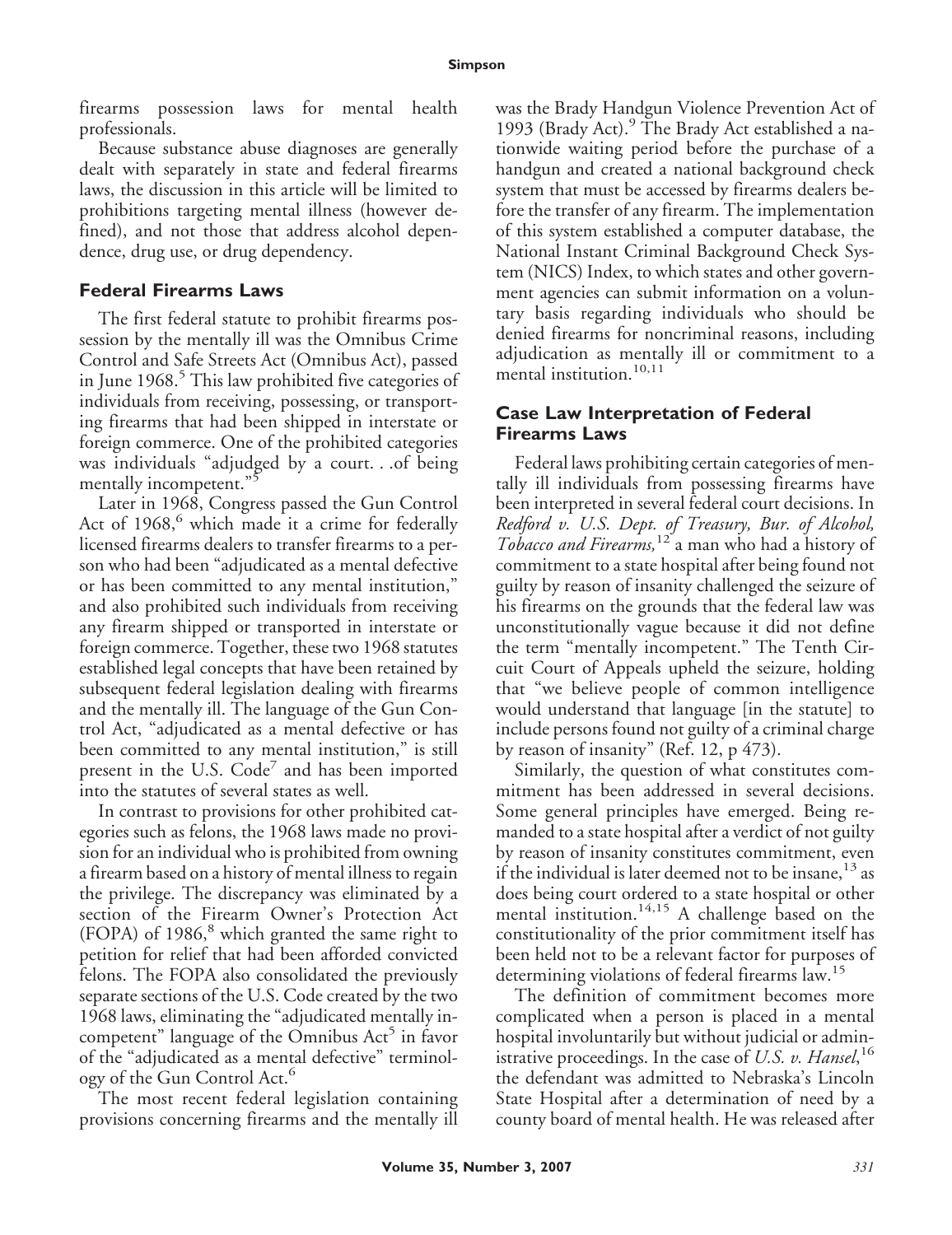two weeks, and the examining physician later testified that Hansel did not have a serious mental disorder, was not mentally ill, and was not in need of hospitalization. In examining the case, the Eighth Circuit Court of Appeals found that the second step in the process of commitment required by Nebraska's Mental Health Law at the time, certification by the superintendent of the state hospital, had not been met. Thus, they ruled that Hansel was not committed for the purposes of the Gun Control Act. The court reasoned that nothing in the Act suggests a legislative intent "to prohibit the possession of firearms by persons who had been hospitalized for observation and examination, where they were found not to be mentally ill" (Ref. 16 , p 1123).

A similar result was reached in the case of *U.S. v. Giardina*. <sup>17</sup> The defendant was seen by a psychiatrist at a mental health clinic who signed a physician's emergency certificate allowing the police to take the defendant to a mental hospital, where he was hospitalized for two weeks. The defendant was later charged with making false statements on firearms applications. The Fifth Circuit Court of Appeals held that admission by emergency certificate did not constitute a commitment for the purposes of the Gun Control Act, stating that "[t]emporary, emergency detentions for treatment of mental disorders or difficulties, which do not lead to formal commitments under state law, do not constitute the commitment envisioned" (Ref. 17, p 1337).

It should be noted that the *Hansel* and *Giardina* decisions do not stand for the proposition that judicial authorization for an involuntary hospitalization is necessary for an individual to run afoul of the Gun Control Act. In *U.S. v. Waters*, <sup>18</sup> a federal district court ruled that under New York law a two-physician certification procedure constitutes a formal commitment. Judicial review of the commitment was not a requirement.

More recent challenges to the classification of a hospitalization as a "commitment" have tracked the earlier cases discussed. In *U.S. v. Chamberlain*, <sup>19</sup> the First Circuit Court of Appeals held that a five-day emergency detention, approved by a judge, sufficed. The court rejected the defendant's contention that a person should be deemed to have been committed only if subjected to a full commitment proceeding, including provision of counsel, an adversary hearing, and so on. In *U.S. v. Dorsch*, <sup>20</sup> Dorsch claimed that being ordered to a mental facility for not more than 90 days should not constitute a commitment, on the grounds that the 90-day period was an "observation" period rather than a "treatment" period. The Eighth Circuit Court of Appeals rejected this argument.

# **Federal Regulations**

Until the passage of the Brady Act in 1993, federal agencies relied on case law, including the decisions just mentioned, to determine whether a given individual met the criteria of "adjudicated mentally defective or committed to any mental institution." However, the national background check system mandated by the Brady Act<sup>9</sup> prompted the Bureau of Alcohol, Tobacco, and Firearms (ATF) to delineate more precisely the meaning of these terms. In 1997, the ATF amended the Code of Federal Regulations to add the following definitions:

### *Adjudicated as a mental defective:*

(a) A determination by a court, board, commission, or other lawful authority that a person, as a result of marked subnormal intelligence, or mental illness, incompetency, condition, or disease:

(1) Is a danger to himself or to others; or

(2) Lacks the mental capacity to contract or manage his own affairs.

(b) The term shall include—

(1) A finding of insanity by a court in a criminal case; and (2) Those persons found incompetent to stand trial or found not guilty by reason of lack of mental responsibility pursuant to articles 50a and 72b of the Uniform Code of Military Justice, 10 U.S.C. 850a, 876b.

#### *Committed to a mental institution:*

A formal commitment of a person to a mental institution by a court, board, commission, or other lawful authority. The term includes a commitment to a mental institution involuntarily. The term includes commitment for mental defectiveness or mental illness. It also includes commitments for other reasons, such as for drug use. The term does not include a person in a mental institution for observation or a voluntary admission to a mental institution.

#### *Mental institution:*

Includes mental health facilities, mental hospitals, sanitariums, psychiatric facilities, and other facilities that provide diagnoses by licensed professionals of mental retardation or mental illness, including a psychiatric ward in a general hospital [Ref. 21].

## **Impact of Federal Laws on Firearms Transactions**

In the first 12 months during which background checks mandated by the Brady Act were performed (November 1998 to November 1999), more than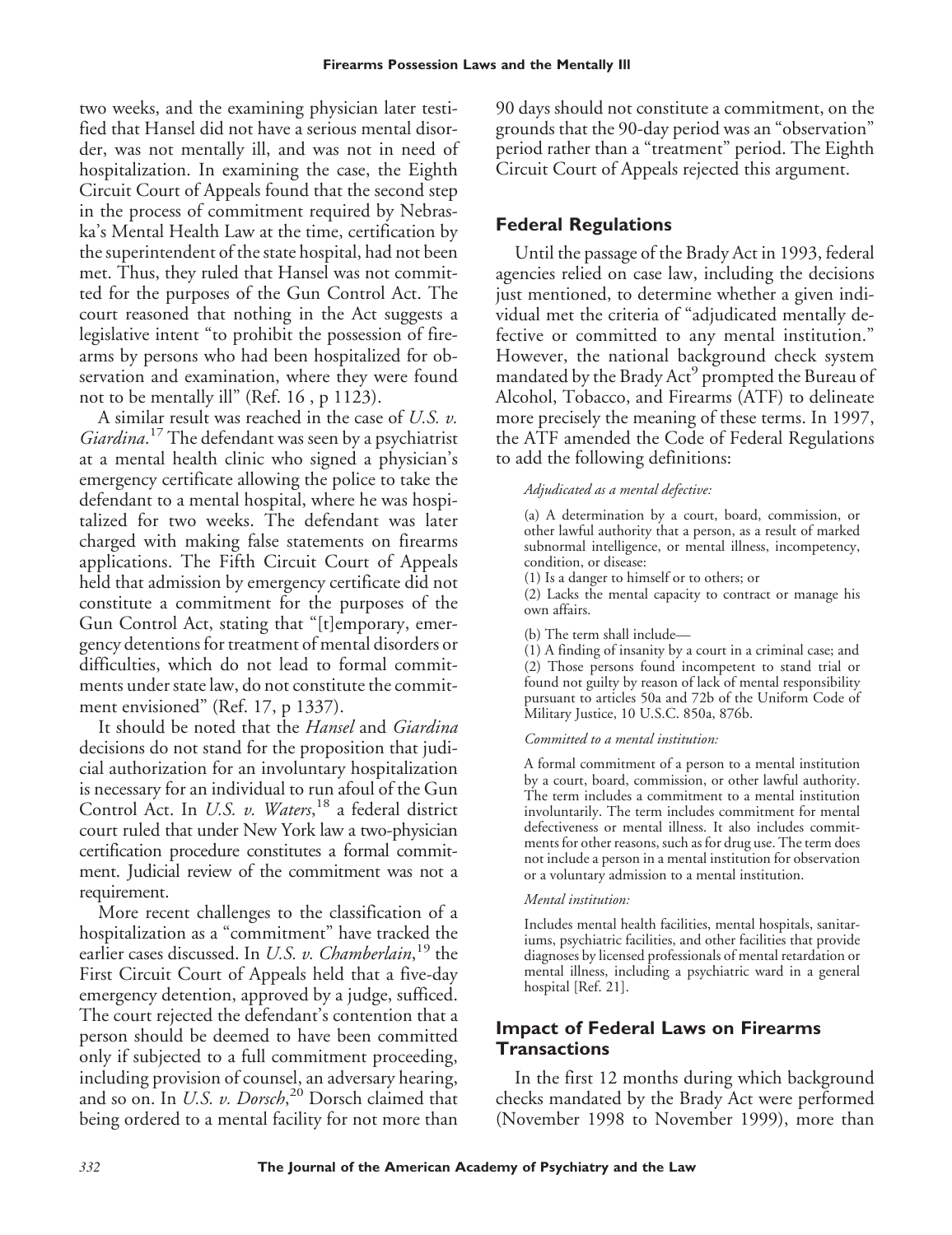#### **Simpson**

4,400,000 background checks were performed. Of these, 81,006 (1.8% of the total) resulted in denial of applications to purchase firearms. The majority of these denials (56,554, or 69.8 percent) were due to felony indictments or convictions, and a further 9.9 percent were due to misdemeanor domestic violence convictions. Only 70 individuals (0.1% of the denials) were denied because of a history of mental illness. In comparison, there were 3,072 (3.8%) denials for drug addiction.<sup>10</sup>

One reason that only a small number of individuals who have a history of commitment or adjudication as mentally ill are denied purchase of firearms is that states supply mental health records to the NICS Index on a voluntary basis. No provision in the Brady Act requires states to forward mental health information to the federal government. In 2004, fewer than half the states contributed such data to the NICS Index.<sup>4</sup> This low rate of participation means that it is possible for a person whose mental health treatment occurred in one state to apply for a firearms purchase in another state without having his or her history revealed as part of the background check.

Nevertheless, by the end of 2004, the NICS Index contained 221,478 active records of "mental defective/commitment." Of these, 129,507 (59%) were supplied by states and 91,478 (41%) by the Department of Veterans Affairs. An additional 492 records were provided by the FBI.<sup>4</sup> Thus, another reason for the small number of denials on grounds of mental illness may be that individuals with these backgrounds are not applying for firearms purchases in significant numbers. An FBI report summarizing the implementation of the national background check system indicates that between 1998 and 2004 approximately 4 percent of the 406,728 firearms denials were on grounds other than a criminal record (including substance abuse), including immigration or citizenship status, history of dishonorable discharge from the armed forces, and mental illness (the category was not further broken down in the report). $4$ 

It should also be noted that there is currently no mechanism in place for notification that an individual who is prohibited from possessing a firearm by a state law, but not by federal law, has submitted an application to purchase a firearm in a state other than the one where the prohibition was issued (see the next section and Table 1). For example, California law provides for a five-year ban on firearms possession after placement on a 72-hour involuntary psychiatric hold for danger to self or others. This restriction does not trigger a federal ban. Were such an individual to attempt to purchase a firearm in another state, the required background check would not reflect the California prohibition. The NICS section of the FBI has proposed implementing an "NICS State Index" that would allow for entry of state law bans (persons who have been denied firearms) into the NICS database.<sup>4</sup> However, the question of whether a ban imposed according to state criteria that are insufficient to trigger a federal ban should in fact prohibit firearms purchases in other states has apparently not been addressed.

### **State Laws**

State laws in this area exhibit marked diversity, ranging from no statutory mention whatsoever to provisions that are significantly more restrictive than those of the Gun Control Act, including the absence of any mechanism for terminating the prohibition. Some key characteristics of state laws are summarized in Table 1.

Four states (Alaska, Colorado, New Hampshire, and Vermont) have no laws addressing firearms possession by individuals with a history of mental illness treatment or civil incompetence adjudication. An additional 12 states prohibit such individuals only from obtaining a license to carry a concealed weapon. The remaining 34 states and the District of Columbia prohibit, at a minimum, individuals who have a history of a legal finding of incompetence or of involuntary psychiatric hospitalization from purchasing, receiving, or possessing firearms. The laws of some states simply mirror the language of the Gun Control Act, while those of others contain detailed provisions for revocation of the right to possess firearms, notification of proper authorities, maintenance of lists of prohibited individuals, and restoration of rights.

No published research has addressed the types of mental health history that merit disqualification from possessing firearms. Federal law and most state provisions identify involuntary treatment as a major criterion. One might infer that patients with a history of involuntary treatment are considered by legislative bodies to be at higher risk of future dangerousness, perhaps due to an assumption that they lack insight into their need for treatment and that this translates into higher risk. However, there does not appear to be any evidence to support this assump-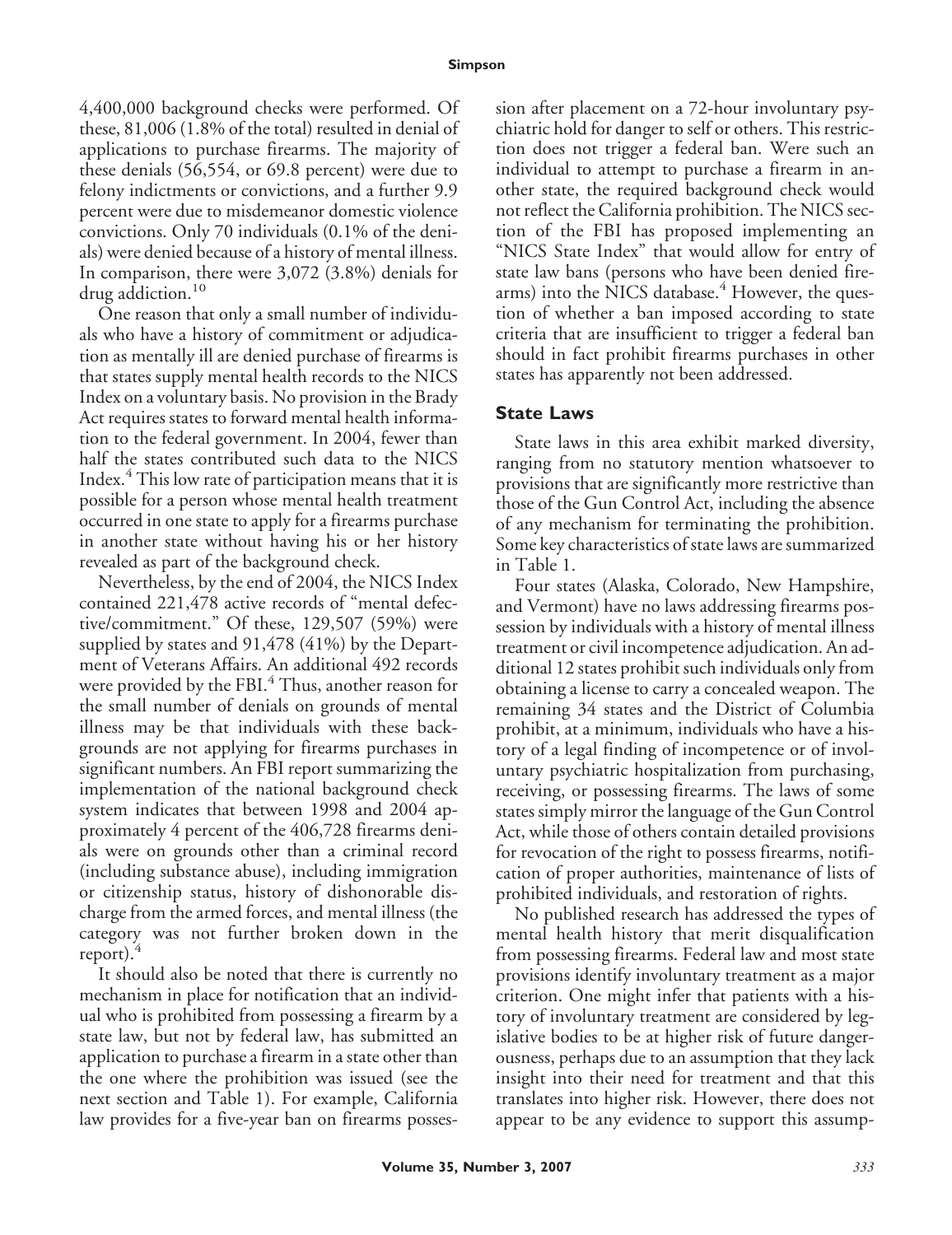## **Firearms Possession Laws and the Mentally Ill**

## **Table 1** Firearm Prohibitions by State

| State                | Statute                                             | Type of Weapon         | Prohibited Categories*                                                                                                                                                                                 | Duration of<br>Prohibition                                                   | Provision for<br>Restoration in<br>Statute |
|----------------------|-----------------------------------------------------|------------------------|--------------------------------------------------------------------------------------------------------------------------------------------------------------------------------------------------------|------------------------------------------------------------------------------|--------------------------------------------|
| Alabama              | Ala. Code § 22-52-10.8                              | Firearm                | Committed                                                                                                                                                                                              | Not specified                                                                | Yes                                        |
| Alaska<br>Arizona    | None<br>Ariz. Rev. Stat. § 13-<br>3101(A)(6)(a)     | N/A<br>Firearm         | N/A<br>Adjudicated dangerous to self/<br>others and court-ordered to<br>treatment                                                                                                                      | N/A<br>Not specified                                                         | N/A<br>Yes                                 |
| Arkansas             | Ark. Code § 5-73-103(a)(2,<br>3)                    | Firearm                | Adjudicated mentally ill or<br>committed                                                                                                                                                               | Not specified                                                                | No                                         |
| California           | Cal. Welfare and Institutions<br>Code § 8103        | Dangerous weapon       | Invol. admitted for<br>observation (for danger to<br>self or others only) or<br>certified for intensive<br>treatment (any grounds)                                                                     | Five years                                                                   | Yes                                        |
| Colorado             | None                                                | N/A                    | N/A                                                                                                                                                                                                    | N/A                                                                          | N/A                                        |
| Connecticut          | Conn. Gen. Stat. §<br>$29-28(b)(5)$                 | Pistol, revolver       | Committed                                                                                                                                                                                              | Twelve months                                                                | No                                         |
| Delaware             | Del. Code tit. 11, § 1448A(2)                       | Deadly weapon          | Committed                                                                                                                                                                                              | Not specified                                                                | Yest                                       |
| District of Columbia | D.C. Code § 7-2502.03(a)(6)                         | Firearm                | Vol. or invol. committed                                                                                                                                                                               | Five years                                                                   | Yest                                       |
| Florida              | Fla. Stat. § 790.25 2(b)(1)                         | Firearm                | Adjudged mentally<br>incompetent                                                                                                                                                                       | Not specified                                                                | No                                         |
| Georgia              | Ga. Code § 16-11-178(b)                             | Handgun                | Committed                                                                                                                                                                                              | Five years                                                                   | Yest                                       |
| Hawaii               | Haw. Rev. Stat. § 134-7(3)                          | Firearm                | "Is or has been diagnosed as<br>having a significant<br>behavioral, emotional or<br>mental disorder"                                                                                                   | Not specified                                                                | Yest                                       |
| Idaho                | None‡                                               | N/A                    | N/A                                                                                                                                                                                                    | N/A                                                                          | N/A                                        |
| <b>Illinois</b>      | 430 Ill. Comp. Stat.<br>65/4(2)(iv)                 | Firearm                | "Has been a patient in a<br>mental institution"                                                                                                                                                        | Five years                                                                   | No                                         |
| Indiana              | Ind. Code § 35-47-2-7(b)(4)                         | Handgun                | Is mentally incompetent                                                                                                                                                                                | Not specified                                                                | No                                         |
| lowa                 | lowa Code § 724.15 1(f)                             | Pistol/revolver        | Ever adjudged mentally<br>incompetent                                                                                                                                                                  | Not specified                                                                | No                                         |
| Kansas               | None‡                                               | N/A                    | N/A                                                                                                                                                                                                    | N/A                                                                          | N/A                                        |
| Kentucky             | None‡                                               | N/A                    | N/A                                                                                                                                                                                                    | N/A                                                                          | N/A                                        |
| Louisiana            | None‡                                               | N/A                    | N/A                                                                                                                                                                                                    | N/A                                                                          | N/A                                        |
| Maine                | None‡                                               | N/A                    | N/A                                                                                                                                                                                                    | N/A                                                                          | N/A                                        |
| Maryland             | Md. Code § 5-133(b)(6, 7)<br>and § $5-205(a)(1, 2)$ | Firearm                | "Suffers from a mental<br>disorder.and has a history<br>of violent behavior," or ever<br>"spent more than 30<br>consecutive days in a<br>medical institution for<br>treatment of a mental<br>disorder" | Not specified                                                                | Yest                                       |
| Massachusetts        | Mass. Gen. Laws §<br>129B(1)(iii)                   | Firearm                | Committed                                                                                                                                                                                              | Not specified                                                                | Yest                                       |
| Michigan             | Mich. Comp. Laws §<br>28.422(3)(f, g)               | Pistol                 | Adjudged insane, or<br>committed to invol.<br>inpatient or outpatient<br>treatment                                                                                                                     | Not specified                                                                | Yes                                        |
| Minnesota            | Minn. Stat. § 624.713<br>subd. 1c                   | Firearm                | Committed                                                                                                                                                                                              | Not specified                                                                | Yest                                       |
| Mississippi          | None‡                                               | N/A                    | N/A                                                                                                                                                                                                    | N/A                                                                          | N/A                                        |
| Missouri             | Mo. Rev. Stat. § 571.070<br>1(2)                    | Concealable<br>firearm | Currently adjudged mentally<br>incompetent                                                                                                                                                             | Not specified                                                                | No                                         |
| Montana              | None‡                                               | N/A                    | N/A                                                                                                                                                                                                    | N/A                                                                          | N/A                                        |
| Nebraska             | Neb. Rev. Stat. § 69-2404                           | Handgun                | Prohibited by 18 U.S.C. § 922                                                                                                                                                                          | State database<br>of treatment/<br>commitments<br>purged after<br>five years | No                                         |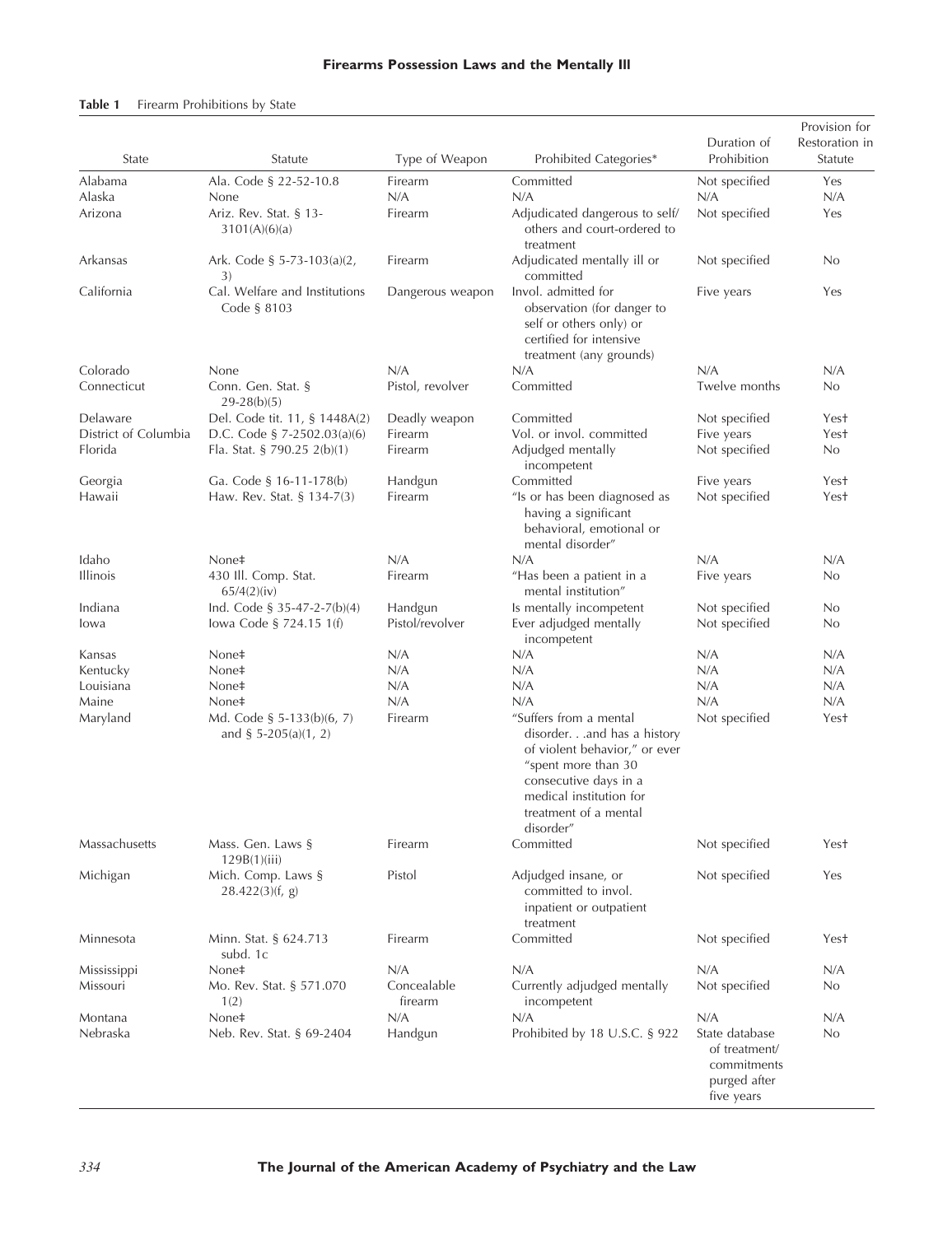#### **Simpson**

#### **Table 1** Continued.

| State          | Statute                                                      | Type of Weapon                                                     | Prohibited Categories*                                                                                                                                                                       | Duration of<br>Prohibition | Provision for<br>Restoration in<br>Statute |
|----------------|--------------------------------------------------------------|--------------------------------------------------------------------|----------------------------------------------------------------------------------------------------------------------------------------------------------------------------------------------|----------------------------|--------------------------------------------|
| Nevada         | Nev. Rev. Stat § 202.360<br>2(a)                             | Firearm                                                            | Ever adjudicated mentally ill<br>or committed                                                                                                                                                | Not specified              | No                                         |
| New Hampshire  | None                                                         | N/A                                                                | N/A                                                                                                                                                                                          | N/A                        | N/A                                        |
| New Jersey     | N.J. Rev. Stat § 2C:39-7(a)                                  | Weapon                                                             | Committed                                                                                                                                                                                    | Not specified              | Yest                                       |
| New Mexico     | None‡                                                        | N/A                                                                | N/A                                                                                                                                                                                          | N/A                        | N/A                                        |
| New York       | N.Y. Penal Law § 265.00<br>subd 16 and $\S$ 400.00<br>subd 1 | Rifle or shotgun (§<br>265.00) pistol or<br>revolver (§<br>400.00) | "Certified not suitable to<br>possess" (rifle or shotgun);<br>ever "suffered any mental<br>illness" or committed (pistol<br>or revolver)                                                     | Not specified              | Yest                                       |
| North Carolina | N.C. Gen. Stat. § 14-<br>404(c)(4)                           | Pistol or crossbow                                                 | Adjudged mentally<br>incompetent or committed                                                                                                                                                | Not specified              | No                                         |
| North Dakota   | N.D. Cent. Code § 62.1-02-<br>01(3)                          | Firearm                                                            | Committed                                                                                                                                                                                    | Three years                | No                                         |
| Ohio           | Oh. Rev. Code §<br>2923.13(A)(5)                             | Firearm                                                            | "Is under adjudication of<br>mental incompetence, has<br>been adjudicated as a<br>mental defective, has been<br>committed or is an<br>invol. patient other than<br>one who is a patient only | Not specified              | No                                         |
|                |                                                              |                                                                    | for purposes of observation"                                                                                                                                                                 |                            |                                            |
| Oklahoma       | Okla. Stat. §§ 1289.10,<br>1289.12                           | Firearm                                                            | Emotionally disturbed or of<br>unsound mind                                                                                                                                                  | Not specified              | No                                         |
| Oregon         | Or. Rev. Stat. §<br>166.250(1)(c)(D, E)                      | Firearm                                                            | Committed, or prohibited by<br>court due to danger to self<br>or others                                                                                                                      | Not specified              | No                                         |
| Pennsylvania   | 18 Pa. Cons. Stat. §<br>6105(c)(4)                           | Firearm                                                            | Adjudicated as incompetent<br>or committed                                                                                                                                                   | Not specified              | Yes                                        |
| Rhode Island   | R.I. Gen. Laws § 11-47-6                                     | Firearm                                                            | "Under guardianship or<br>treatment or confinement<br>by virtue of being a mental<br>incompetent"                                                                                            | Five years                 | Yest                                       |
| South Carolina | S.C. Code § 16-23-30(1)                                      | Handgun                                                            | Adjudicated mentally<br>incompetent                                                                                                                                                          | Not specified              | No                                         |
| South Dakota   | None‡                                                        | N/A                                                                | N/A                                                                                                                                                                                          | N/A                        | N/A                                        |
| Tennessee      | None‡                                                        | N/A                                                                | N/A                                                                                                                                                                                          | N/A                        | N/A                                        |
| Texas          | None‡                                                        | N/A                                                                | N/A                                                                                                                                                                                          | N/A                        | N/A                                        |
| Utah           | Utah Code § 76-10-<br>503(1)(b)(vii)                         | Dangerous weapon                                                   | Adjudicated mentally<br>defective or committed                                                                                                                                               | Not specified              | No.                                        |
| Vermont        | None                                                         | N/A                                                                | N/A                                                                                                                                                                                          | N/A                        | N/A                                        |
| Virginia       | Va. Code §§ 18.2-308.1:2;<br>18.2-308.1:3                    | Firearm                                                            | Adjudicated legally<br>incompetent, mentally<br>incapacitated, or committed                                                                                                                  | Not specified              | Yes                                        |
| Washington     | Wash. Rev. Code §<br>9.41.040(2)(a)(ii)                      | Firearm                                                            | Committed                                                                                                                                                                                    | Not specitied              | Yes                                        |
| West Virginia  | W. Va. Code § 61-7-7(a)(4)                                   | Firearm                                                            | Adjudicated mentally<br>defective or committed                                                                                                                                               | Not specified              | Yes                                        |
| Wisconsin      | Wis. Stat. $\S$ 941.29(1)(e)                                 |                                                                    | Committed and prohibited by<br>committing court                                                                                                                                              | Not specified              | Yes                                        |
| Wyoming        | None‡                                                        | N/A                                                                | N/A                                                                                                                                                                                          | N/A                        | N/A                                        |

This summary table lists only statutes concerning individuals who are receiving or have received mental health treatment. For the sake of clarity, statutes concerning substance abuse history or forensic adjudication (e.g., history of being found incompetent to stand trial or not guilty by reason of insanity) are not included. Statutes denoted "dangerous weapon" or "deadly weapon" prohibit possession of any firearm as well as of certain classes of weapons (e.g., knives, daggers, swords) other than firearms. Some statutes may have been added, amended or repealed by the time of publication. This summary is intended for illustrative purposes only and should not be relied on for legal purposes. Note that firearms possession by individuals in the categories defined in 18 U.S.C. § 922 is illegal in all states regardless of state laws. \*Unless otherwise specified, the term "committed" is used to refer to any involuntary hospitalization or confinement.

†Statute requires certification by a physician for restoration.

‡State law prohibits issuance of a permit to carry a concealed firearm to persons with a specified mental health history or status.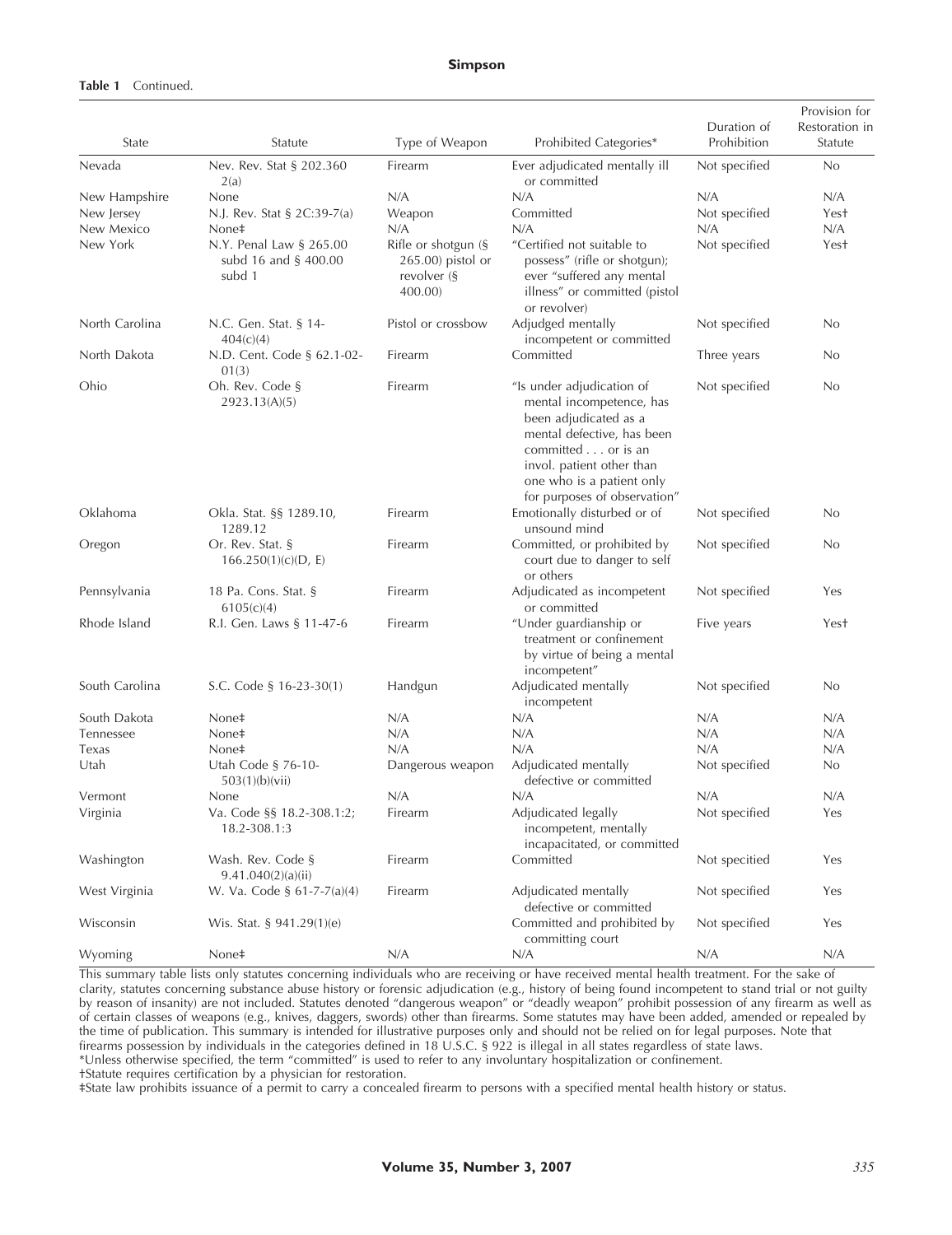tion, at least on the specific question of whether an elevated risk is posed by such individuals' being in possession of firearms.

Conversely, most clinicians can think of patients who should not possess firearms but have never been treated involuntarily. While it is presumably less difficult for the purpose of background checks to identify patients who have been committed, it would also be possible for states to mandate reporting of psychiatric patients who should be barred from possessing firearms, as is done for driving privileges in cases of epilepsy, narcolepsy, dementia, and so on.

In the District of Columbia, Hawaii, Illinois, Maryland, and Oklahoma, psychiatric diagnosis and/or voluntary treatment can be enough to trigger a prohibition. California occupies an intermediate position between these five jurisdictions and the more common requirement of involuntary commitment, in that being placed on a 72-hour involuntary hold for observation on grounds of danger to self or others triggers a five-year prohibition against firearms possession. Simpson and Sharma<sup>22</sup> have conducted a small study on the demographic and psychiatric characteristics of individuals who petition for early relief from California's prohibition; however, it is clear that there is a need for much more research on the subject of risk assessment and stratification in this area.

It is important to point out that even if state laws provide for the restoration of the right to possess firearms, the individual may still be barred under federal law. A hypothetical example will demonstrate the point. Imagine two California residents, Ms. Smith and Mr. Jones. Both are placed on 72-hour hold for danger to self and admitted for psychiatric evaluation. Ms. Smith is released at the expiration of the hold. Mr. Jones' treatment team, in contrast, believes that he needs further treatment, but he is unwilling to remain as a voluntary patient. He is certified for an additional 14 days of treatment and is released during or at the end of this period. Later, both Ms. Smith and Mr. Jones file petitions in state court to regain the right to possess firearms, and both petitions are granted. Because a 72-hour hold for observation does not meet federal criteria, Ms. Smith can now legally possess firearms. However, Mr. Jones's certification for 14 days of involuntary treatment meets the federal definition of "committed to a mental institution." Thus, despite the lifting of his

California ban, he is still barred from firearms possession under federal law.

# **Implications for Mental Health Professionals**

## *Clinical Practitioners*

The ramifications of involuntary psychiatric treatment may extend beyond the treatment episode. As the foregoing discussion makes clear, the decision to initiate involuntary psychiatric treatment can have significant consequences with respect to firearms possession. Losing the right to possess firearms as a result of involuntary hospitalization has been little commented on in the psychiatric and legal literature. Some states, without administrative or judicial review, ban firearms possession by individuals who have been involuntarily hospitalized for brief periods. Clinicians who hospitalize patients involuntarily in jurisdictions with such provisions may want to reflect on the actual need to use involuntary treatment in cases in which inpatient care could be rendered on a voluntary basis.

The impetus to consider the consequences to the patient of the loss of the right to own firearms may be particularly significant for individuals who must possess firearms as a requirement of their employment. In a study of petitions for relief from firearms prohibition in Los Angeles County, California,<sup>22</sup> 15 percent of petitioners worked in law enforcement or security and petitioned in an attempt to regain their former duties. All of their petitions were granted, compared with a 77 percent rate for petitioners not employed in these areas. Although it would be premature to conclude from the data that the holds placed on the law enforcement and security personnel were unnecessary, or that California's firearms law is too stringent, it is clear that employment concerns can be a significant factor in this arena. Further research, particularly outcome studies addressing the aftermath of firearms prohibitions, including follow-up after petitions for relief, would be most informative.

As the number of states with firearms prohibition laws has increased, it can be anticipated that the likelihood of a treating clinician's being asked to give an opinion regarding restoration of the right to own firearms will also increase.<sup>23</sup> As is the case with other assessments of future risk or dangerousness, reaching a consensus on this matter may be challenging. Cli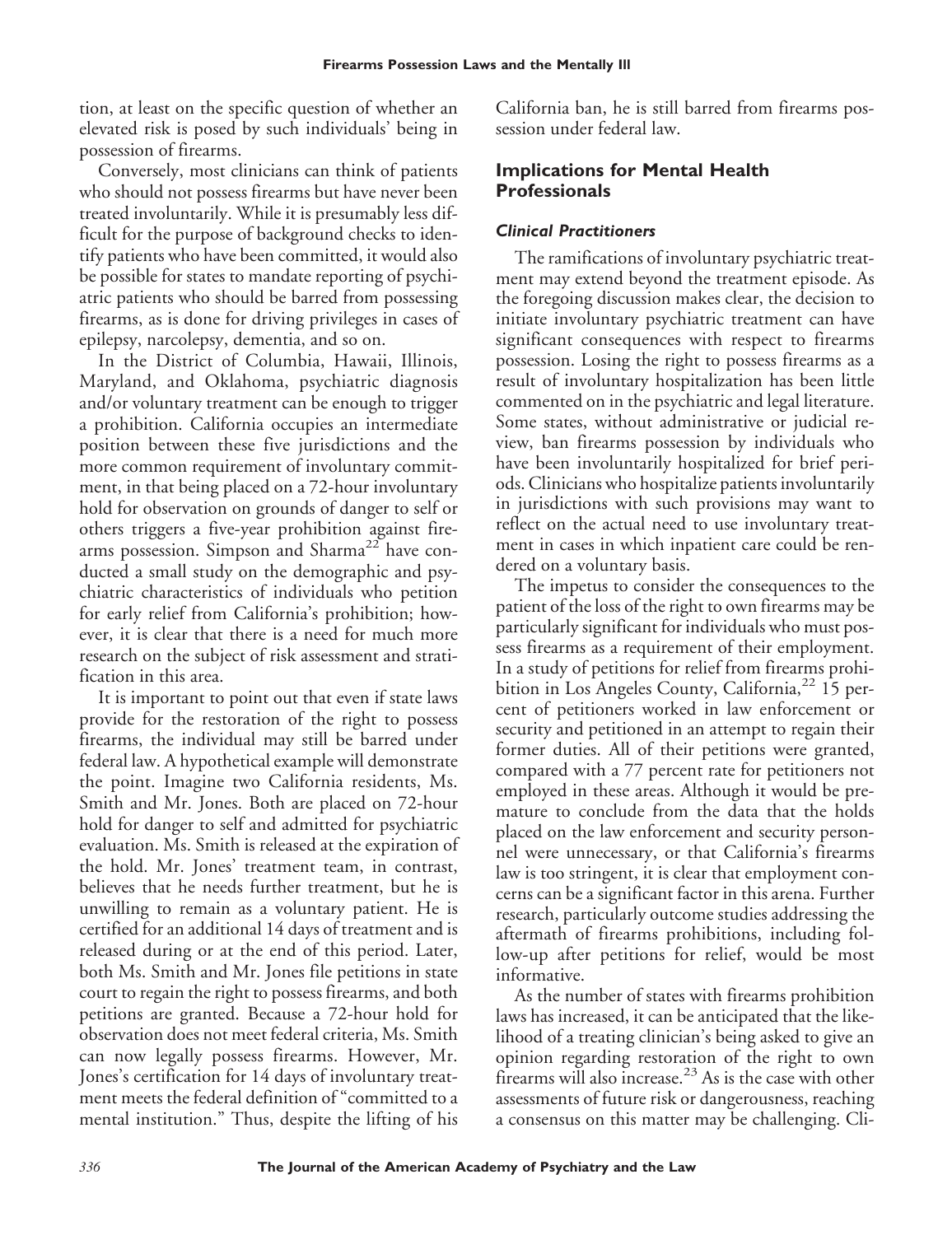nicians may wish to seek consultation or suggest that the requesting court or party obtain a forensic psychiatric evaluation.

#### *Forensic Practitioners*

There are many areas of law in which the elements of a forensic examination that are required and sometimes even the qualifications of the examiner are specified. Perhaps the most common example is competency to stand trial. In contrast, neither federal law nor (apparently) any state law requires the input of a forensic expert in determinations involving the revocation or restoration of firearms rights. In several states the decision of whether to restore these rights is left to the judge of the probate or superior court, with no requirement for input by mental health professionals or other physicians at all. It appears that this state of affairs has the potential to lead to errors and injustices both of commission and omission (i.e., the restoration of rights to individuals who still pose a significant risk due to a mental disorder or the denial of restoration to individuals who are no longer deemed to be a substantial risk).

Forensic practitioners with an interest in the area of risk assessment could contribute substantially to the reduction of both of these types of errors. In Los Angeles County, for example, all petitions for restoration of firearms rights are heard in Department 95, the division of the Superior Court where civil commitment and some types of forensic cases are heard. For several years, Department 95 has had an informal policy of requiring that all petitioners requesting restoration of firearms rights be evaluated by a forensic psychiatrist employed by the court.

This evaluation, which is similar to other types of risk or dangerousness assessments, consists of a review of records from the involuntary admission that triggered the ban, a psychiatric interview of the petitioner, and, if deemed necessary, contact with collateral sources such as family members or current treatment providers. The assistant district attorney in the court may choose to oppose a petition, and in many cases testimony, often including that of the forensic psychiatrist, is heard by the judge. In virtually all cases, the judge rules in accordance with the recommendation of the forensic evaluator.

The specific question to be addressed under California law is whether the individual would be able to use firearms in a safe and lawful manner. This concept encompasses risk of suicide and homicide, and

these risk areas are carefully assessed. If any doubt remains about the level of risk after the clinical interview, the examiner will recommend that the petition be denied, unless he or she can conclude through contact with collateral sources that the risk is in fact low enough to recommend restoration of the right to possess firearms. Other types of risk, such as the risk that a petitioner with memory impairment will accidentally leave a firearm where children may find it, are also assessed.

Making efforts to establish similar mechanisms to ensure that firearms rights are not restored or denied without an evaluation by a mental health expert should be considered by forensic practitioners working in jurisdictions that provide for judicial relief from firearms prohibitions and evaluations of this kind could perhaps become an area of specialization. In certain areas, the demand for this expertise may be significant. For example, more than 150 petitions for relief were filed in Los Angeles County over a twoyear period.<sup>22</sup>

## **Conclusions**

This article is a review of the federal statutory and case law and state laws prohibiting firearms purchase and possession by individuals with a history of mental health adjudications or involuntary psychiatric treatment. Clinicians who practice in jurisdictions with such laws should familiarize themselves with the potential impact of these statutes on their patients and should be prepared to respond to requests for opinions on restoration. This area represents a potential new source of referrals for forensic practitioners and for epidemiological and clinical research. Future research directions could include, for example, the impact of firearms laws on patients (including on their employment), rates of prohibition, rates of prohibition relief, and rates of suicide and violence among individuals with psychiatric diagnoses. Particularly informative would be comparisons on these dimensions between states with differing laws on firearms possession by individuals with a mental health history.

A discussion of the ethics, efficacy, or reasonableness of firearms prohibition laws is beyond the scope of this article. Although the federal law is nearly four decades old, many state laws are of more recent origin. Discussions of this trend and of the ethics and efficaciousness of firearms prohibitions for individuals with a history of psychiatric treatment have re